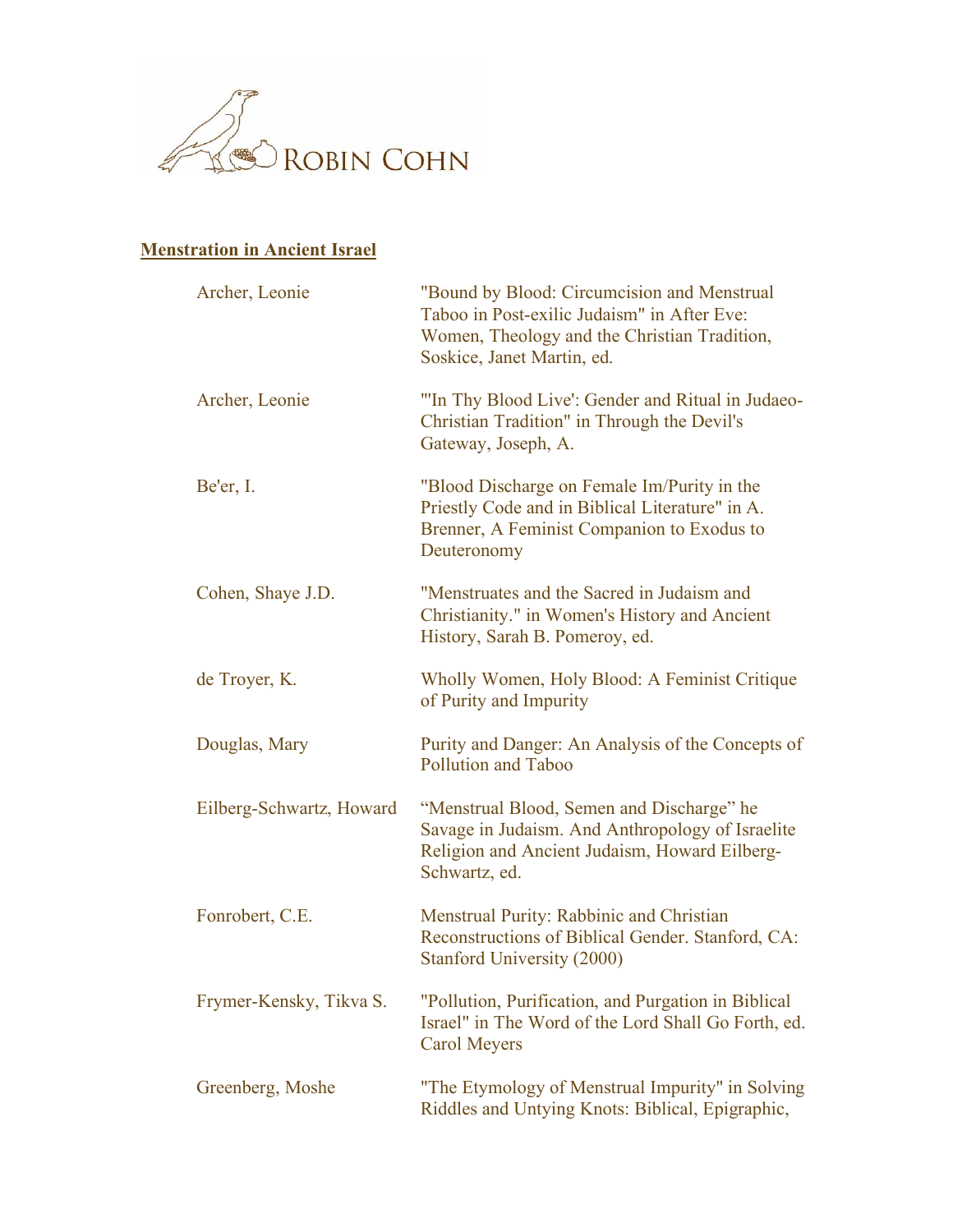|                       | and Semitic Studies in honor of Jonas C.<br>Greenfield, ed. Z. Zevit                                                                                                |
|-----------------------|---------------------------------------------------------------------------------------------------------------------------------------------------------------------|
| Haber, Susan          | "They Shall Purify Themselves": Essays on Purity<br>in Early Judaism                                                                                                |
| Harrington, Hannah K. | The Impurity Systems of Qumran and the Rabbis:<br><b>Biblical Foundations</b>                                                                                       |
| Klawans, Jonathan     | <b>Impurity and Sin in Ancient Judaism</b>                                                                                                                          |
| Klee, Debora          | Menstruation in the Hebrew Bible                                                                                                                                    |
| Meacham, Tirza        | "An Abbreviated History of the Development of the<br>Jewish Menstrual Laws" in Women and Water,<br>Wasserfall, Rahel R., ed.                                        |
| Milgrom, Jacob        | "Niddah [written in Hebrew]" Theologisches<br>Worterbuch zum Alten Testament 5                                                                                      |
| Milgrom, Jacob        | "The Dynamics of Purity in the Priestly System."<br>Pp 29-45 in Purity and Holiness: The Heritage of<br>Leviticus. Edited by M.J. H.M. Poorthuis and J.<br>Schwartz |
| Neusner, Jacob        | The Idea of Purity in Ancient Judaism                                                                                                                               |
| Neusner, Jacob        | "From Scripture to Mishnah: The Origins of<br>Tractate Niddah" Journal of Jewish Studies 29<br>(1978)                                                               |
| Philip, Tarja         | Menstruation and Childbirth in the Bible: Fertility<br>and Impurity                                                                                                 |
| Phipps, William E.    | The Menstrual Taboo in the Jewish-Christian<br>Tradition." Journal of Religion and Health 19<br>$(1980), 298-303.$                                                  |
| Schwartz, Baruch J.   | Perspectives on Purity and Purification in the Bible                                                                                                                |
| Shuttle, Penelope     | The Wise Wound: Eve's Curse and Everywoman                                                                                                                          |
| Waltke, B. K.         | "They Shall Purify Themselves": Essays on Purity<br>in Early Judaism                                                                                                |
| Wasserfall, Rahel R.  | Women and Water: Menstruation in Jewish Life<br>and Law                                                                                                             |